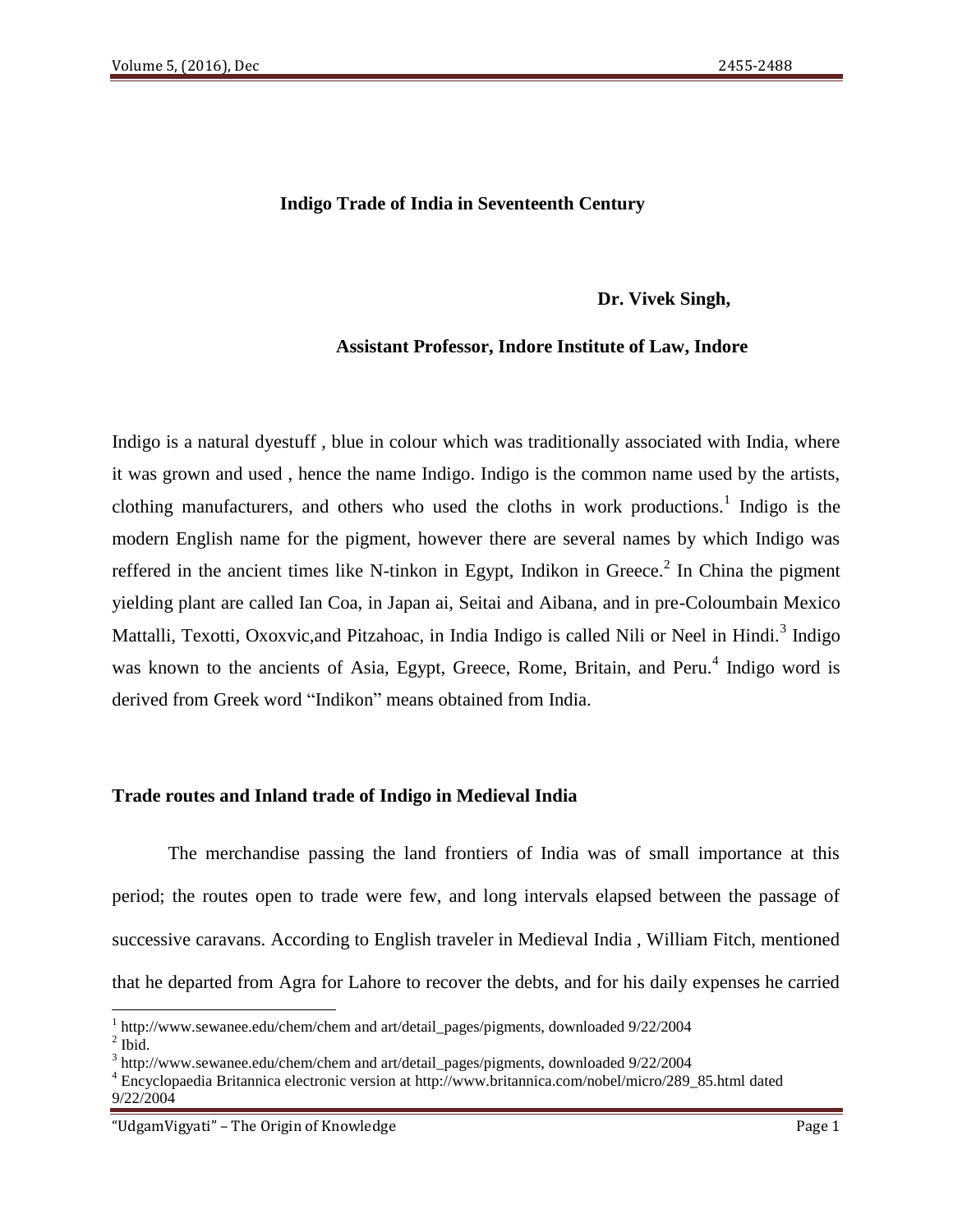twelve carts laiden with Indigo with him in hope of good price in Lahore, so that he could make profit out of Indigo.<sup>5</sup> The place he passed, on the coarse of Lahore were Rownocta (near Agra), Gosain, Akbarpore, Hodal (Haryana), palwal (Haryana), Faridabad (Haryana), Delhi, Narela, Ganger, Panipat, Karnal, Thaneshwar, Ambala, Sirhind.<sup>6</sup>

There might be about 10,000, or even 20,000, pack oxen moving six or eight miles a day, and as each animal would carry something like  $3 \text{ cut.}^7$  the total load would be from 1500 tons upwards. This is undoubtedly a large amount, being equivalent to the weight which, could be carried by three or four ordinary goods trains at the present day, but such movements were not frequent; it is obvious that such large herds could be provided with fodder and water only during a few months of each year, and if we take their speed into account, we shall find that an entire season's traffic would be equivalent to an amount which a railway could carry over an equal distance in less than a week. India had thus developed a system of internal transit which, like her sea-going trade, was a remarkable achievement for the period.

The seasons dominated the land routes also; traffic was practically at a standstill during the rains, and was reduced to small limits during the hot weather, when fodder and water were difficult to get, so that we find that there were four hot and four wet months, in which time there is no travelling and therefore unfit for commerce.<sup>8</sup> There were four alternative routes from Surat to Agra due to weather. Another English traveler, Nicholas Withington carried large amount of Indigo with him on route to Surat from Agra, a popular route in Medieval India for trade

<sup>&</sup>lt;sup>5</sup> Fintch, Willaim, Early Travels in India (1583-1619 A.D), edited by Foster, William, S.Chand & Co., New Delhi, 1968, pp. 157-158.

<sup>6</sup> Ibid.

 $^7$  Moreland, W.H. India at the death of Akbar, An economic survey, Atma ram and sons, New Delhi, 1962, pp.226. 8 Ibid.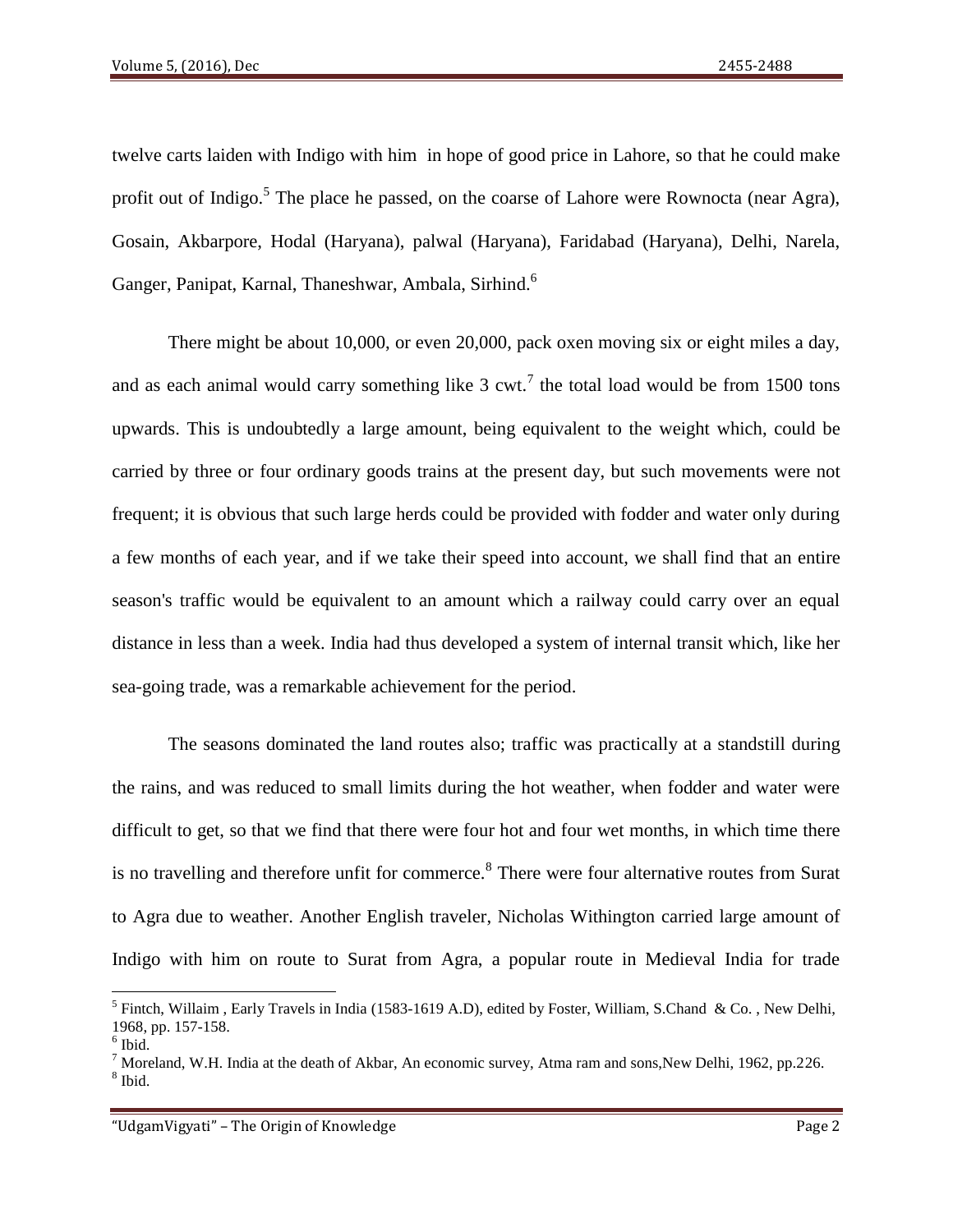purposes . Usually businessmen carried huge amount of Indigo with them to handed over it to another agent who sell this Indigo to the Arab countries by the means of sea-bourne trade as Surat was big port of that time.<sup>9</sup> Another route was from Agra to Sind which headed for Lahore and middle-east was also favourite and lot of Indigo trade was also done on this route too.<sup>10</sup>

Besides these sea-routes, there were two main land-routes for export trade. They lay from Lahore to Kabul and beyond, and from Multan to Kandhar and beyond. But the sea-routes, which were comparatively secure and advantageous, were more frequently used than the landroutes, $<sup>11</sup>$  while textiles and indigo were the most important commodities on the Indus. Bengal, on</sup> the other hand, had an important trade in produce.<sup>12</sup> Provisions of superior quality were moved in the direction of Agra.<sup>13</sup> At the close of the sixteenth century forces were just coming into existence which subsequently led to a marked rise in the prices of various staples, and to a large development of trade.

## **Trade dynamics of Indigo trade with reference to Western World and European Countries**

THERE is ample evidence to show that the indigo industry was one of the premier industries of the country during the 17th century. With the advent of the English and the Dutch into the country, the demand and importance of the indigo enhanced many times and it became an important item of international trade. Despite various hazards like natural calamities, the monopolistic attitude of the Emperor, the role of the middle men and the rivalry between the

 $\overline{a}$ 

<sup>&</sup>lt;sup>9</sup> Withington, Nicholas , Early Travels in India (1583-1619 A.D), edited by Foster, William, S.Chand & Co., New Delhi, 1968, pp. 222-223.

<sup>10</sup> Ibid., pp. 218.

<sup>&</sup>lt;sup>11</sup> Shrivastava, A.l, The Mughal Empire,(1526-1803), Shiva lal Agarwala & co., Agra, 1975, pp229

<sup>&</sup>lt;sup>12</sup> Moreland, W.H. India at the death of Akbar, An economic survey, Atma ram and sons,New Delhi, 1962, pp.228  $^{13}$  Ibid.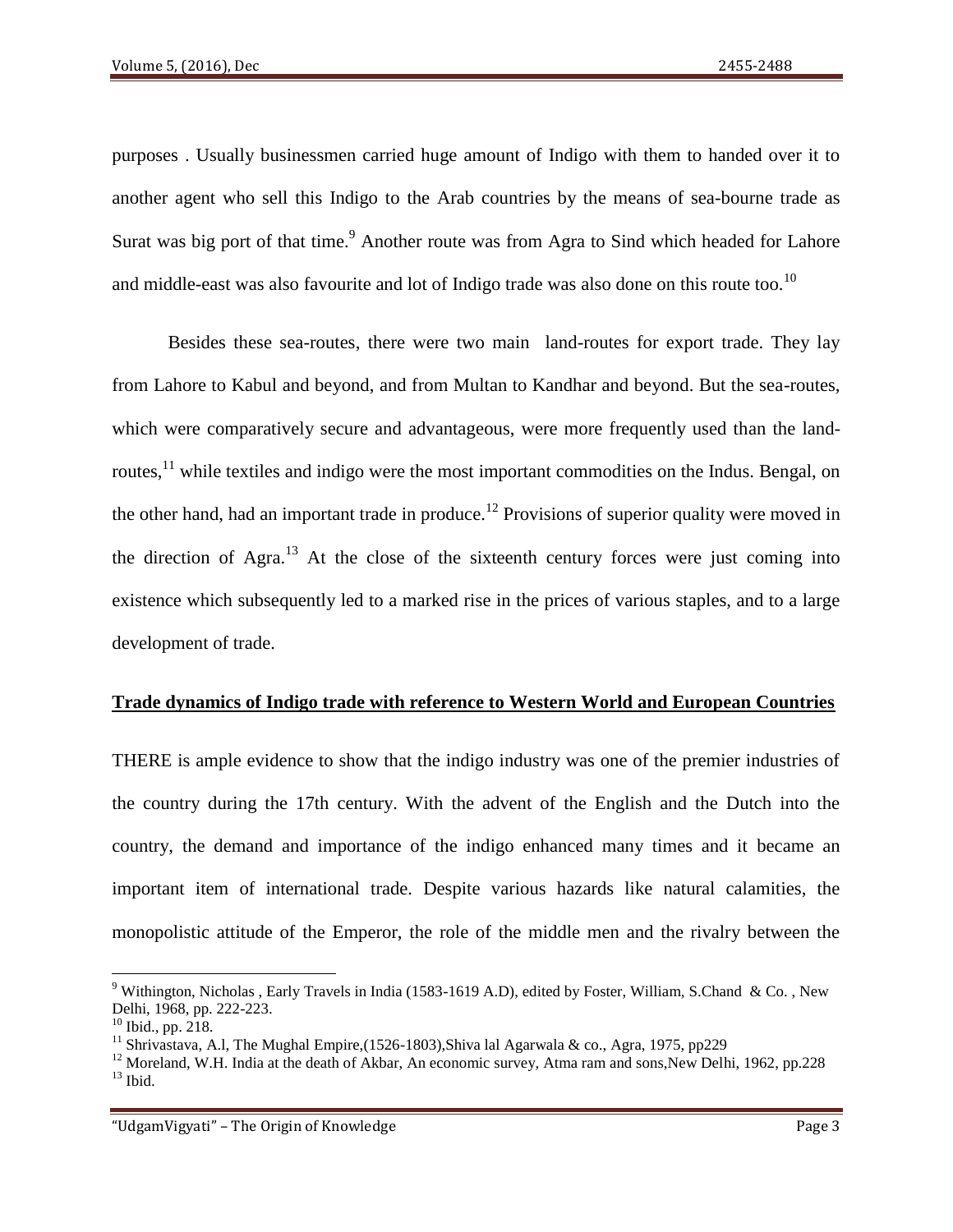Europeans, it remained a popular export item due to its many uses. Finch, on August 30, 1609, mentioned three varieties of indigo produced during that time. The first and the foremost variety was from Bayana (near Agra) and sold at 40 to 60 Mahmudis<sup>14</sup> per maund. Sarkhej (near Ahmedabad) was sold at the rate of 25 to 30 Mahmudis per maund and that from Jambusar (between Cambay and Surat) was sold at 15 to 20 Mahmudis per maund.<sup>15</sup> Marco Polo, a veteran traveller, who visited India during the latter part of the 13th century, noted "that at colium they make an abundant quantity of very fine indigo. This is made of a certain herb which is gathered and (after the roots have been removed) is put into great vessels upon which they pour water and then leave it till the whole of the plant is decomposed".

India's foreign commerce consisted of what we should now call an exceedingly small volume of comparatively expensive goods, but in order to form a just idea of its value it is necessary to discriminate between the prices of commodities before and after transport. The addition to export prices required to cover the cost and risk of transport was very great, and the essence of the business was to deal in those commodities in which the difference in prices afforded an adequate margin, a margin very much wider than any modern merchant can hope to secure.

The annual needs of Europe in spices, indigo, and raw silk could be obtained in the East Indies for about  $\pounds 51$  1,000, while if the same quantities were purchased at Aleppo they would have cost ; £1,465,000, or, in other words, that the value would almost have trebled between the Indies and Aleppo; and further on he gives figures to prove that goods bought in India for

 $14$  A popular coin current in Gujarat, equivalent to 2/3 of a rupee

<sup>&</sup>lt;sup>15</sup> Finch, William, The Early travels of India 1583-1619 A.D), edited by Foster, William, S.Chand & Co., New Delhi, 1968, pp. 152-154.

<sup>&</sup>quot;UdgamVigyati" – The Origin of Knowledge Page 4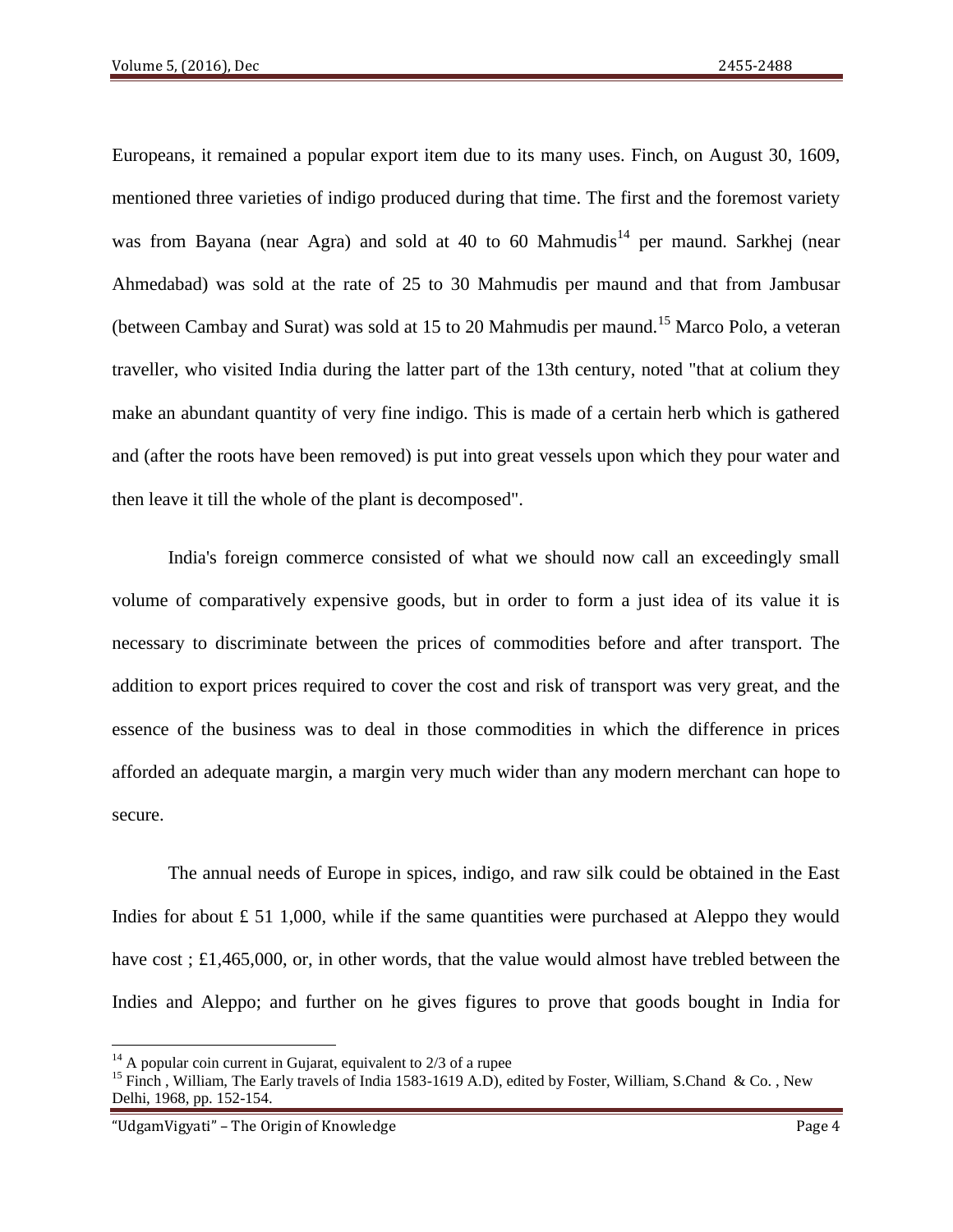£100,000 and brought to England by sea would be worth over £ 492,000 on arrival.<sup>16</sup> Such figures as these help us to understand the way in which merchants estimated their profits; we read of goods being disposed of "at four for one," or even higher proportions; and it is not unreasonable to conclude that successful business in the Indian seas meant at least a doubling or trebling of the price paid at the point-where -goods were taken on board, while an even larger factor might be essential in the case of distant voyages. It must not, however, be assumed that these high profits on the turnover meant a high average rate of profit on the business. A merchant looked for a price of perhaps four for one if his venture was successful, but this return covered outlay, interest, and risk of loss. The items of outlay and interest were high because of the time occupied in transit; the risks from weather, enemies, and pirates were literally enormous, and in the case of the longer voyages a large proportion of the capital invested brought no return at all. We have seen that in the course of ten years sixteen carracks out of thirty-three were lost between India and Portugal, so that, taking hulls as well as cargo into account, more than half the original value of the exports disappeared. On the route from India to Japan, owners were satisfied if two ships out of three completed the outward voyage, and losses were equally frequent on the homeward journey, so that out of nine vessels starting on the three years' enterprise, four might be expected to return.

In the Seventeenth century Indigo had been extensively exported to Europe from India, but the competition from West Indies producers later drove it out of the European markets, and Indigo

l

<sup>&</sup>lt;sup>16</sup> Moreland, W.H. India at the death of Akbar, An economic survey, Atma ram and sons, New Delhi, 1962, pp.222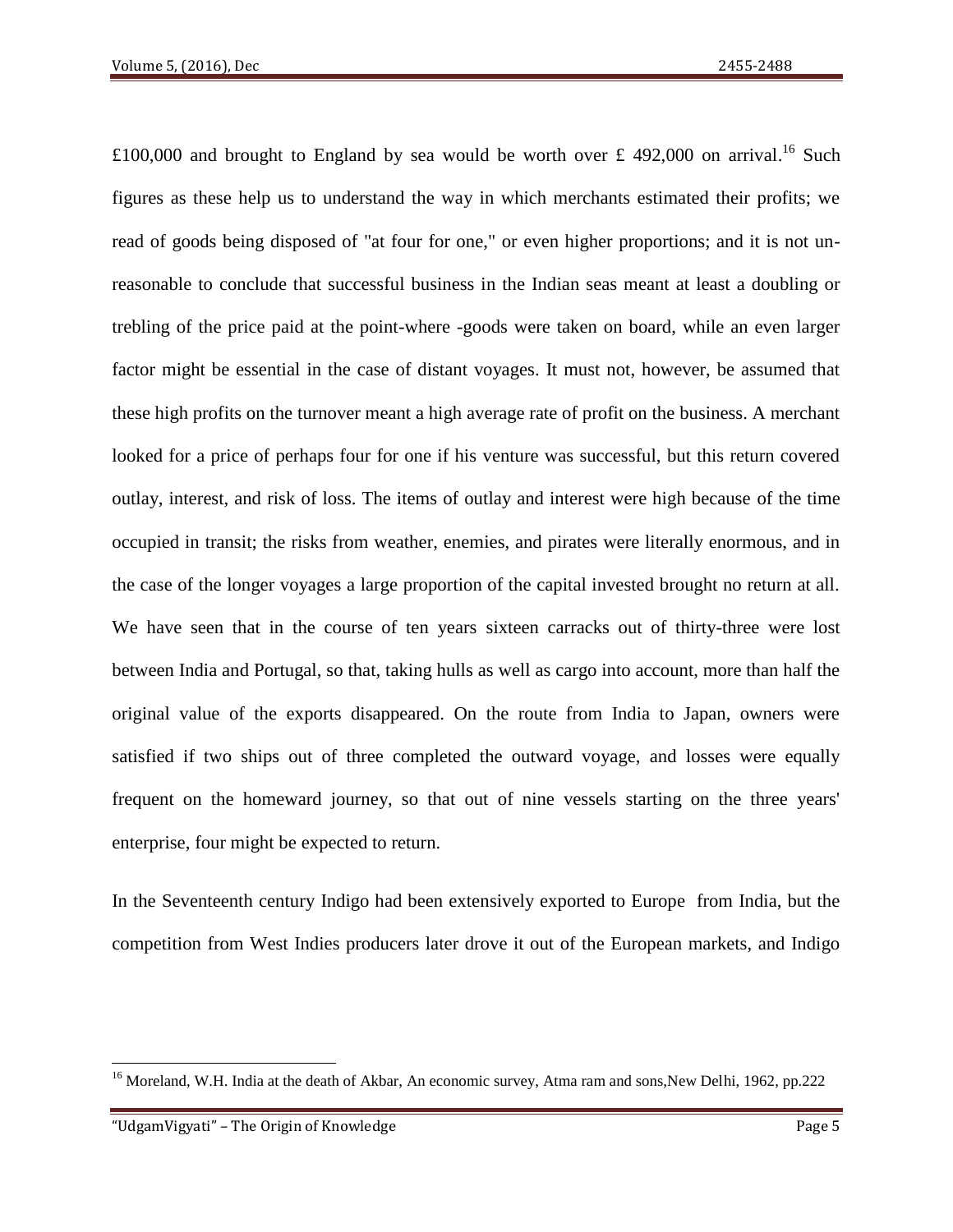which was produced in Northern India in this duration was chiefly sent to the middle East.<sup>17</sup> The Dutch factors who reached Surat in 1601 A.D, signify that Indigo was the most important local product and a Dutchman van Deynsen was arranging to buy indigo in the year 1607 A.D due to its importance and soon they released its importance and it can play a pivotal role in commercial activities.<sup>18</sup> The report sent home from Surat by William Finch in 1609 A.D gives indigo the place of honor among possible exports.<sup>19</sup> The instructions sent out from England by successive fleets furnish ample proof that at this time the English Company relied more on Indigo than on anything else for the development of the Indian trade. In Sir Thomas Roe's phrase, it was the " prime commodity."<sup>20</sup>

In the seventeenth century Indigo was widely grown in India, and production at various places like Sind, Gujarat, in the Deccan, and along the East Coast, but as a rule the product was intended for local consumption, and exporters at first recognized only two commercial descriptions—Sarkhei and Lahori.<sup>21</sup> The town of Sarkhei, which lies a few miles from Ahmadabad, the chief market of Gujarat, was then an important centre of production, much of its produce being exported to the Persian Gulf.<sup>22</sup> Some of the indigo known as Lahori came from the Gangetic duab, but most of it was the produce of a small tract of country near Bayana, or Bayana, lying about fifty miles south-west of Agra, it had for long been exported by the overland

l

<sup>&</sup>lt;sup>17</sup> Chaudhuri, K.N, edited, The Economic development of India under the East India company, 1614-1858, Cambridge University press, London, 1971, pp. 32

<sup>&</sup>lt;sup>18</sup> Moreland, W.H, From Akbar to Aurangzeb, A study in Indian Economic History, Munshiram Manoharlal, New Delhi, 1972 , pp. 109

<sup>&</sup>lt;sup>19</sup> Ibid., pp. 109

 $20$  Ibid., pp. 109

<sup>&</sup>lt;sup>21</sup> Bakshi, S.R, & Sharma, S.K, The Great Mughals, Aurangzeb, Vol. 6, Deep and Deep publications, New Delhi, 1999, pp. 360 ; Moreland, W.H, From Akbar to Aurangzeb, A study in Indian Economic History, Munshiram Manoharlal, New Delhi, 1972 , pp. 109

<sup>22</sup> Ibid., pp. 360

<sup>&</sup>quot;UdgamVigyati" – The Origin of Knowledge Page 6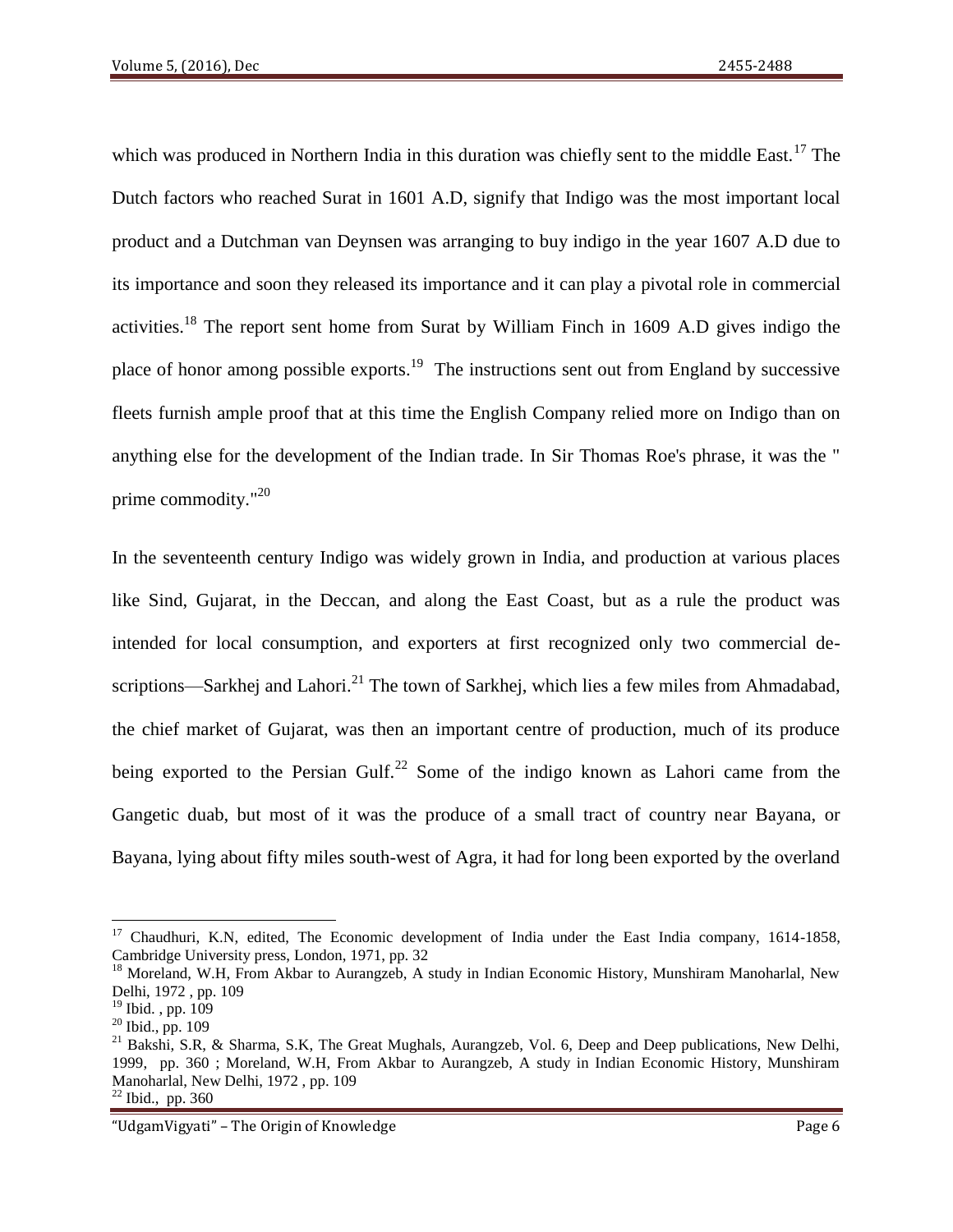route, and had acquired the name of Lahori in the Aleppo market from the fact that the caravans were made up in Lahore. The indigo produced at Bayana was considered to be comparatively pure, and it is often spoken of as " round " from the fact that it was made up in balls. The Sarkhej product was prepared in the form of cakes, and called " flat" ; its distinguishing feature was an admixture of sand, so that about three pounds of Sarkhej were equivalent to two of Lahori. Lahori commanded the higher price in Europe, but it cost more to put on the market, and the variation in Indian prices was the principal factor in determining the quantity of each brand to be exported in any particular year.<sup>23</sup> From the development of the export traffic as a whole, indigo is fairly entitled to the first place.

Portuguese also started to trade in Indigo , though in small quantities because their prime article was pepper. In European countries too a blue dye was required by the woolen industry, which occupied so prominent a position in that region, and originally the need was met by the use of woad, but towards the close of the sixteenth century woad was giving place to indigo, and the struggle between the two dyes resolved itself largely into a question of the price at which the Indian product could be obtained. Indigo were mainly used in the western Mediterranean area. The Portuguese carried indigo to Lisbon in moderate quantities, and the prospects of the trade were such as to induce the king of Spain to monopolize it in the year 1587 A.D ,show that the export was only 20 cwt. in 1602 A.D and 940 cwt. in the following year.<sup>24</sup> Indigo was the commodity chiefly sought by the European in first place due to its color and need for dyeing cloths.

 $^{23}$  Moreland, W.H, From Akbar to Aurangzeb, A study in Indian Economic History, Munshiram Manoharlal, New Delhi, 1972 , pp. 109-110 Ibid., pp. 108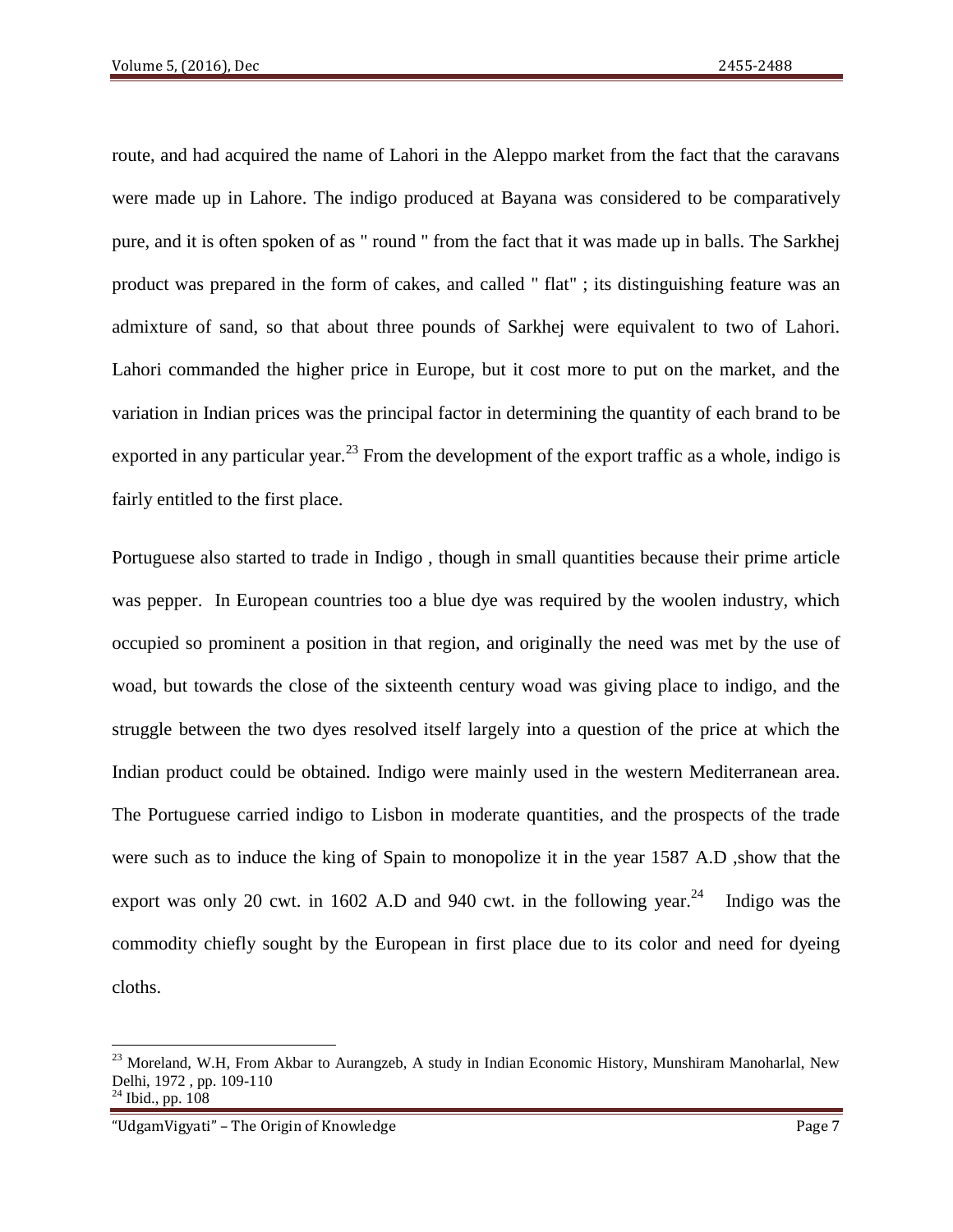Indigo exports were marked by the fluctuations because of its demand in Europe and its produce in India was not directly proportional in the seventeenth century , due to lack of proper infrastructure for Indigo cultivation which later adopted by the English planters. Indigo was mostly imported by Britain while cotton and opium mostly sent to China.<sup>25</sup> The market for indigo was highly unstable one, since it was an industrial raw material for which the elasticity for demand was very low and fluctuating one. However the expansion of the textile industry in England in the Eighteenth and early Nineteenth century also led to a secular growth in the demand for the Indian Dye.<sup>26</sup> Bleaching and dyeing of textiles was done by the Indigo dye that's why it was considered as the industrial raw product and without it , whiteness on the cotton cloth can not be achieved very accurately, thus its importance was more in European countries.<sup>27</sup> Actual revival of Indigo trade in India was dated from 1780's when the French Wars and the slave revolt in the West Indies began to reduce the supplies of Indigo to the Europe which was big threat for Indian produced Indigo.<sup>28</sup> The foreigners, who took great interest in trading with India, were mainly English, French, Portuguese and Dutch, among whom the English were most actively involved. All the goods imported or exported by these traders were liable to pay a tax known as custom duty which was realised by imperial officer and formed a significant source of income to the Royal treasury.

There were many famous centres of overseas trade in Northern India which included—Dacca. Chitgaon, Balasore, Hugli, Orissa, Surat, Bharoach and Ahmedabad. The goods imported and exported, were mainly silk, cotton, spices, metals, silver and Indigo.<sup>29</sup> While taking to and from India they had to pay the custom fee which was fixed for English as 3.5 percent (which later was

l <sup>25</sup> Chaudhuri, K.N, edited, The Economic development of India under the East India company, 1614-1858, Cambridge University press, London, 1971, pp. 31

<sup>&</sup>lt;sup>26</sup> Chaudhuri, K.N, edited, The Economic development of India under the East India company, 1614-1858, Cambridge University press, London, 1971,pp. 31

<sup>&</sup>lt;sup>27</sup> Bakshi, S.R, & Sharma, S.K, The Great Mughals, Aurangzeb, Vol. 6, Deep and Deep publications, New Delhi, 1999, pp. 339

<sup>&</sup>lt;sup>28</sup> Chaudhuri, K.N, edited, The Economic development of India under the East India company, 1614-1858, Cambridge University press, London, 1971, pp .32

<sup>&</sup>lt;sup>29</sup> Bakshi, S.R, & Sharma, S.K, The Great Mughals, Aurangzeb, Vol. 6, Deep and Deep publications, New Delhi, 1999, pp. 316

<sup>&</sup>quot;UdgamVigyati" – The Origin of Knowledge Page 8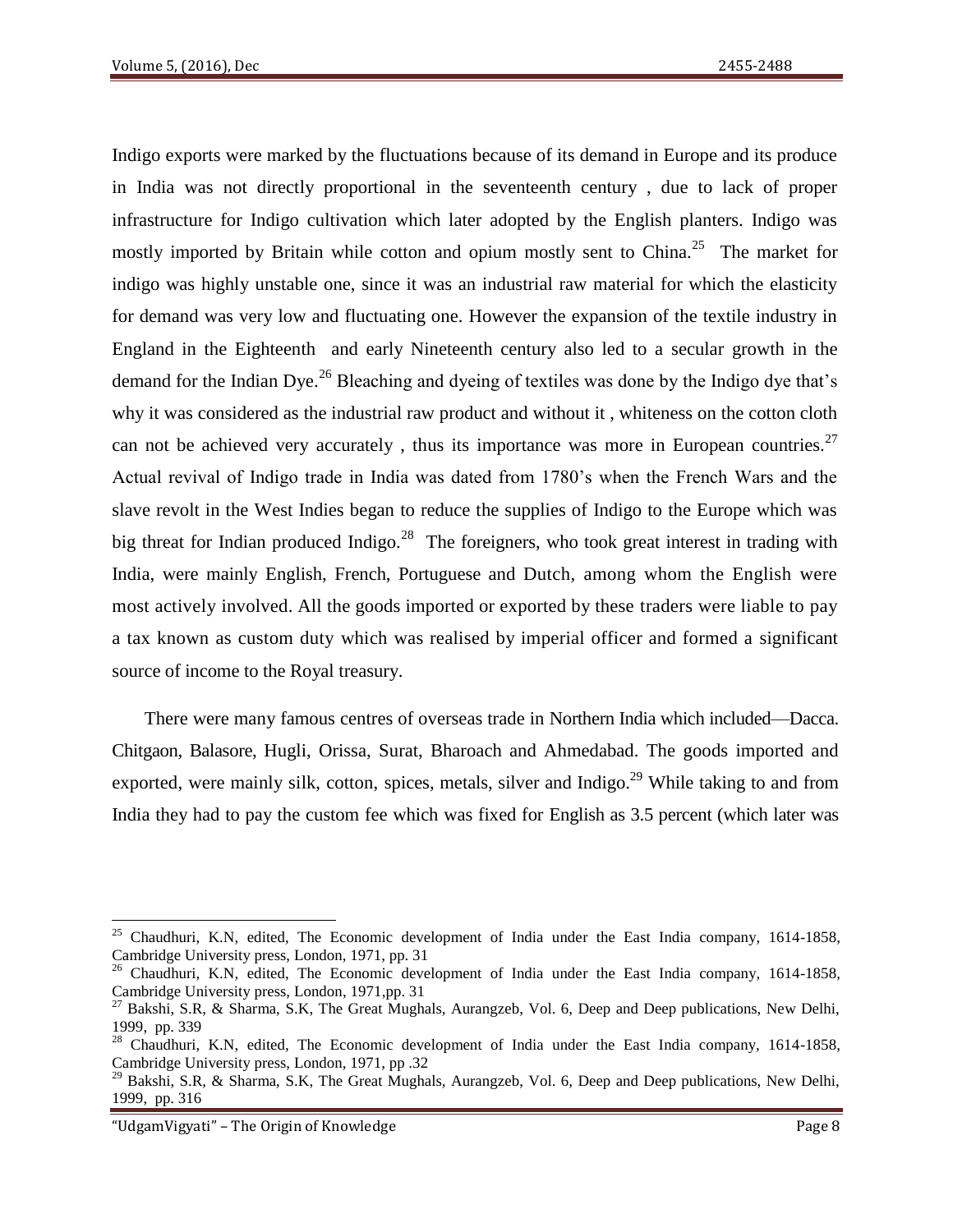reduced to 1 percent) and for Hindus 5 percent. Muslims were ultimately totally exempted from paying the custom.<sup>30</sup>

Different sources have mentioned different rates of custom but it may be concluded that, in general, the Hindu traders had to pay 5 percent, the European 3.5 percent and that the Muslim could import and export articles of trade without paying the custom duty. Use of indigo was prohibited in England during the first half of the seventeenth century, and it appears to be negatives by the fact that patents for processes involving its use were being granted at this time. Mr. William Foster conjectures that the statement may have arisen out of confusion between indigo and another dye, logwood, the use of which was in fact prohibited by Parliament.<sup>31</sup>

The consumption of indigo in Western Europe was mainly a question of price . Bayana Indigo prices were highest in the London at around  $\pounds 6$ , from 1606 to 1638 A.D, but drops out in 1646 A.D .The drop about 1646 A.D was attributable to the disturbance of the market caused by the civil war in England, excluding this period, it will be seen that the effect of the direct trade was to reduce the price of Bayana indigo by 25 per cent or more, with a somewhat smaller proportionate reduction in the case of Sarkhej, and the difference sufficed to produce a large increase in consumption. Sarkhej Indigo was priced below the Bayana Indigo due to its quality and least prices were offered fro the Coromandel yielded Indigo at around  $£ 1.5<sup>32</sup>$  The direct imports to Lisbon in. 1602 A.D and 1603 A.D were, 20 and 940 cwt. respectively. In 1619 the imports to London exceeded 4300 cwt., while over 1000 cwt. reached Amsterdam in that year from the East Coast. In the next decade the English ships carried less, the standard of the years 1625-28 A.D being from 2000 to 3000 cwt., but by this time the Dutch were busy at Surat as

"UdgamVigyati" – The Origin of Knowledge Page 9

 $30$  Bakshi, S.R, & Sharma, S.K, The Great Mughals, Aurangzeb, Vol. 6, Deep and Deep publications, New Delhi, 1999, pp. 316

<sup>&</sup>lt;sup>31</sup> William Foster, Early travels of India; Journal, Royal Society of Arts, LXVI. 362; Moreland, W.H, From Akbar to Aurangzeb, A study in Indian Economic History, Munshiram Manoharlal, New Delhi, 1972 , pp. 108

<sup>&</sup>lt;sup>32</sup> Moreland, W.H, From Akbar to Aurangzeb, A study in Indian Economic History, Munshiram Manoharlal, New Delhi, 1972 , pp. 111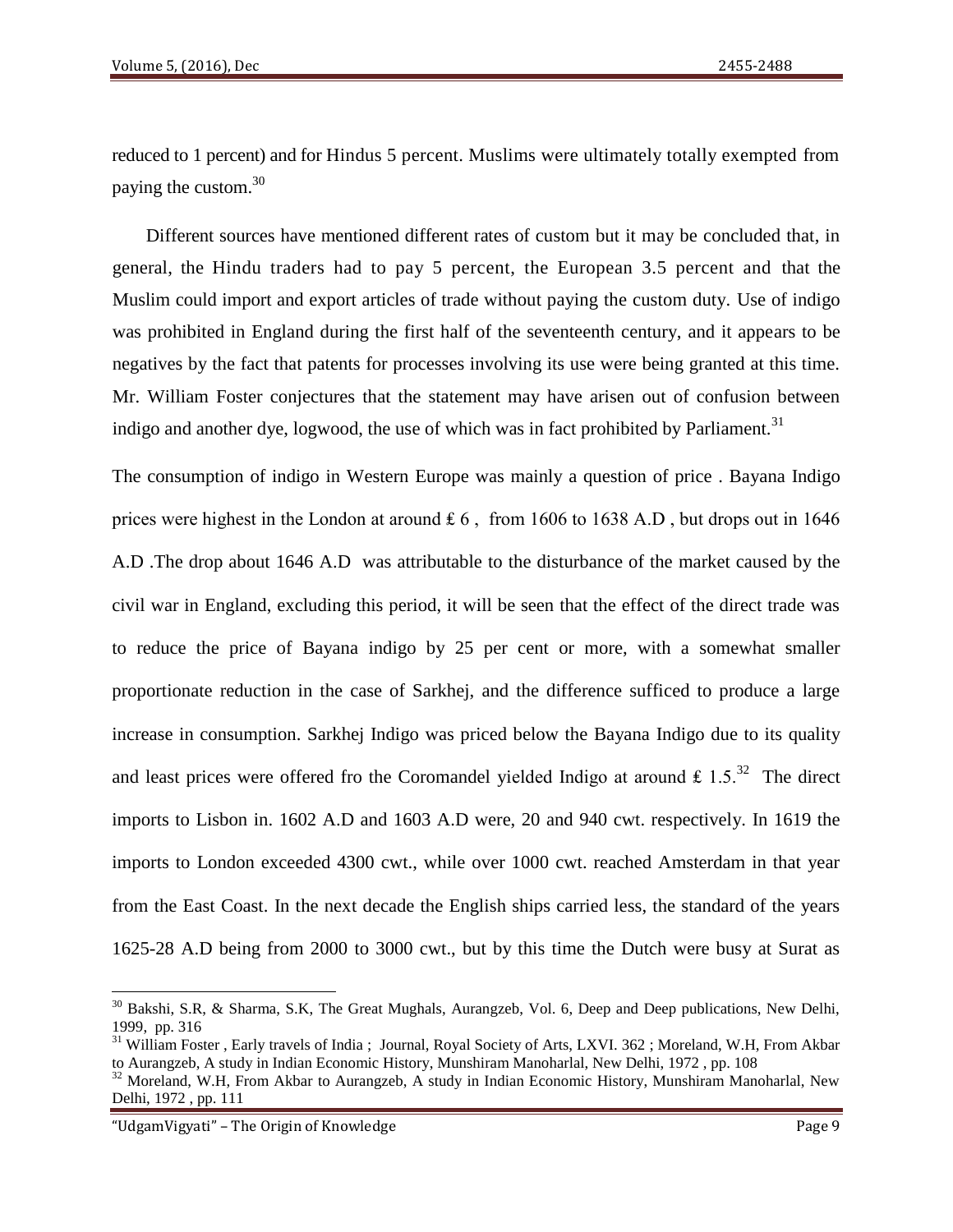well as Masulipatam, and, though figures for their trade are not available, it is probable that on the whole there was an increase rather than a reduction in the total quantity exported.<sup>33</sup> Passing over the years when the trade of Gujarat was disorganized owing to the famine, we find that at the end of the next decade English exports show a further fall, showing 1480 cwt. for 1638-39 A.D, and barely 1000 cwt. for 1640-41 A.D; but here again the fall in English trade was more than counterbalanced by the expansion of the Dutch. The figures of their trade during those particular seasons are not available, but their indent for 1639 A.D was 3400 cwt. ; in the calendar year 1641 A.D they exported to Batavia over 4300 cwt. ; and in 1642 A.D they handled the remarkable quantity of over 8000 cwt..

# **Bibiliography**

- 1) Bakshi, S.R, & Sharma, S.K, The Great Mughals, Aurangzeb, Vol. 6, Deep and Deep publications, New Delhi, 1999,
- 2) Chaudhuri, K.N, edited, The Economic development of India under the East India company, 1614-1858, Cambridge University press, London, 1971
- 3) Encyclopaedia Britannica electronic version at [http://www.britannica.com](http://www.britannica.com/)
- 4) Finch , William, The Early travels of India 1583-1619 A.D), edited by Foster, William, S.Chand & Co. , New Delhi, 1968.
- 5) <http://www.sewanee.edu/chem/chem>
- 6) Moreland, W.H, From Akbar to Aurangzeb, A study in Indian Economic History, Munshiram Manoharlal, New Delhi, 1972.
- 7) Shrivastava, A.l, The Mughal Empire,(1526-1803),Shiva lal Agarwala & co., Agra, 1975.
- 8) William Foster , Early travels of India ; Journal, Royal Society of Arts, LXVI. 362.

 $33$  Moreland, W.H, From Akbar to Aurangzeb, A study in Indian Economic History, Munshiram Manoharlal, New Delhi, 1972, pp. 111